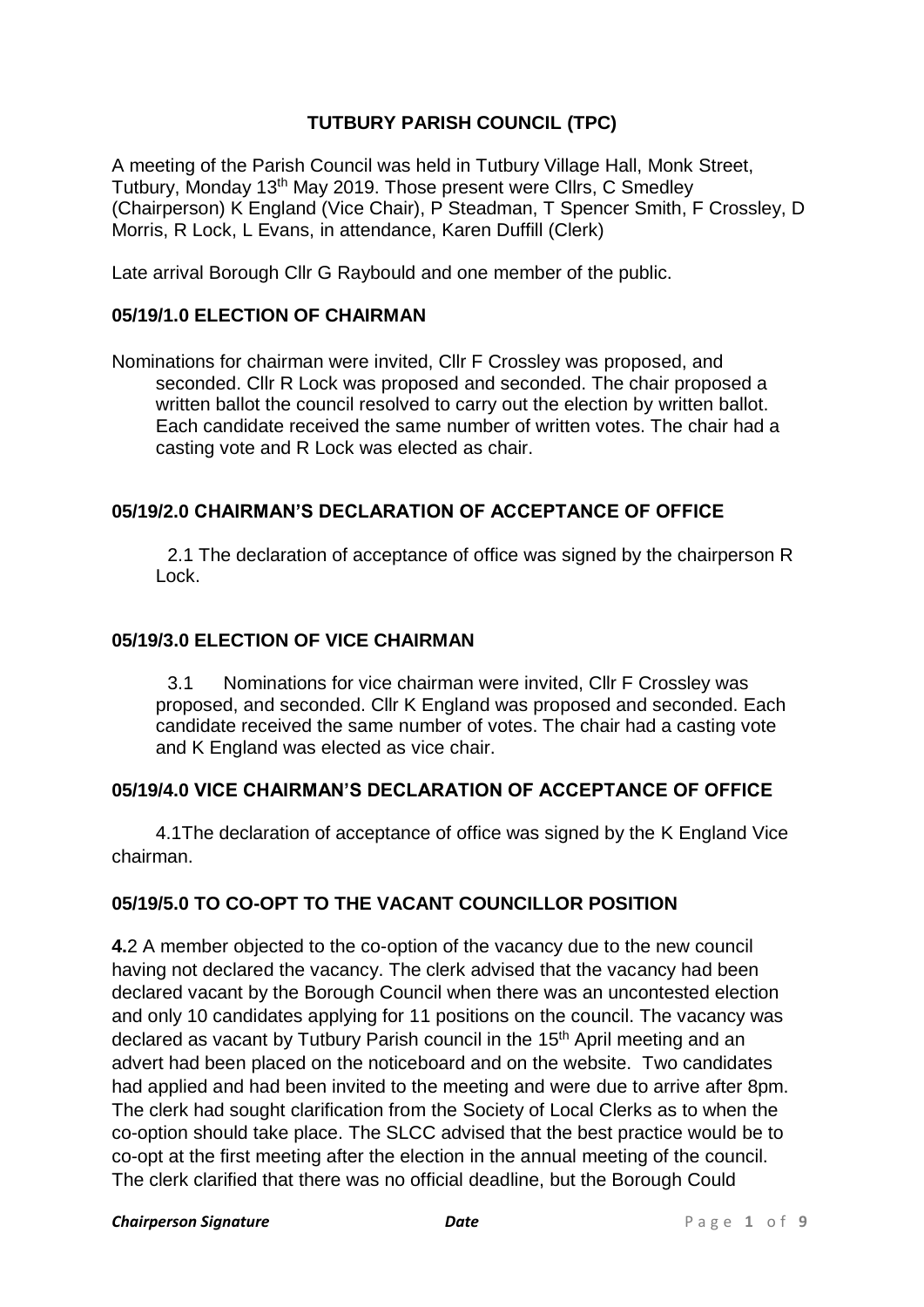appoint an officer to the council 35 days after the election date. However, this has not been enforced in the past.

4.2 A member had requested that an application form was sent to a third candidate that had registered an interest with her. A form was sent on 13<sup>th</sup> May, but the third person was travelling back from Greece and could not complete the form or attend the meeting.

4.3 A member had noted that the advert on the noticeboard was unclear with a deadline date on it that was used at the last co-option in December in addition to the deadline of 10<sup>th</sup> May. The council advert is not a legal requirement but a way of attracting parishioners to apply.

# **RESOLUTION**

Cllrs resolved by a majority vote to co-opt in the June meeting.

# **05/19/6.0 FORMATION OF COUNCIL COMMITTEES/ WORKING PARTIES**

6.1Some members objected to the way some of the working parties' committees ran and other members said that some working parties were working well. The planning was raised as a concern. After further discussion it was suggested it should be addressed as a separate agenda item and members were appointed to vacant positions, see appendix A.

# **05/19/7.0 APPOINTMENT OF STREET REPRESENTATIVES**

7.1 Street representatives were elected based on the existing responsibilities of continuing councillors. There were two vacant areas and the newly elected member was appointed to the High Street area and the Fauld area was left vacant to be filled by a future member when co-opted. See Appendix B

# **05/19/8.0 TO RESOLVE TO EVOKE THE GENERAL POWER OF COMPETENCE**

8.1 The clerk outlined in the clerk's report what the General Power of Competence was, and how it could be used. Some members disagreed that a further Power was required as the parish council already have a set of powers that govern what the council can spend money on. Other members thought that to use the general power of competence would allow the council further scope for projects that they did not currently have. The rules that apply are that it can only be used if two thirds of the council are elected and the council have a qualified clerk.

# **RESOLUTION**

The majority of members voted to evoke the General Power of Competence.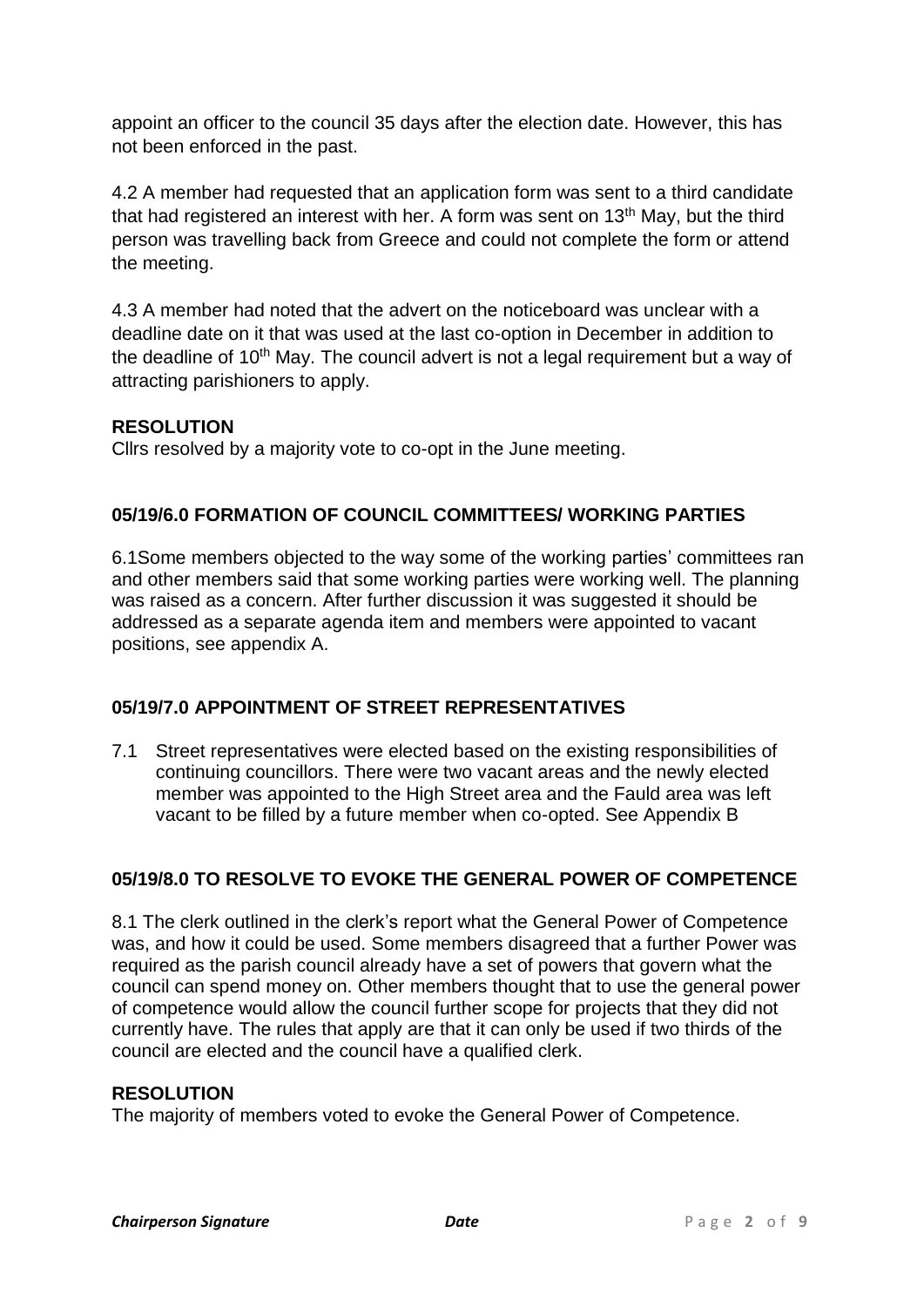# **05/19/9.0 TO APPROVE THE CONTINUED OF USE EXISTING POLICIES**

9.1 A member proposed that the standing orders were amended that the annual parish meeting does not start before 7.30 instead of 6pm. The majority voted to change this, all other polices were approved.

#### **05/19/10.0 APOLOGIES**

10.1.1County Councillor P White, Borough Cllr S Gaskin

#### **05/19/11.0 MINUTES OF THE MEETING HELD 15 th April 2019**

The minutes were agreed as a true record and signed by the chairperson.

#### **05/19/12.0 DECLARATION OF INTERESTS**

12.1 None declared.

#### **05/19/13.0 PUBLIC PARTICIPATION**

13.1 No public attended the public session.

## **05/19/14.0 CLERK'S REPORT INCLUDING CORRESPONDENCE**

14.1 Correspondence regarding Speeding concerns were detailed in the clerk's report.

14.2 An email had been received from a parishioner requesting seats in the bus shelters this will be added to a further agenda item. Two quotes had been received for the bus shelter repairs, this was resolved at the previous meeting. The quotes would be assessed under accounts for payment agenda item 19.

14.3 Best Kept village children's posters were hoping to be collected after a new deadline Weds 15<sup>th</sup> from the school. BKV posters have been put up around the village and the children's posters will also be displayed in village noticeboards when available. Cllrs had agreed to take on some roles distributed at a previous meeting. Repairs to the steps and bench on the triangle were required. A member has written a specification as to what is required which will be added to the next agenda.

# **05/19/15.0. END OF YEAR ACCOUNTS AND AUDIT.**

#### **15.1 To review the Auditor report.**

The internal auditor has visited and completed the assessment of the accounts and the Annual return. He was happy that appropriate financial controls were in place. and signed off the relevant section of the Annual governance and Accountability statement. The auditor noted that the council had a comfortable reserve after the school crossing patrol was not funded by the parish council.

#### **15.2 To review an updated budget for 2019\_2020**

The clerk distributed an updated budget including carried forward balance from the last Financial year and the earmarked reserves. She asked councillors to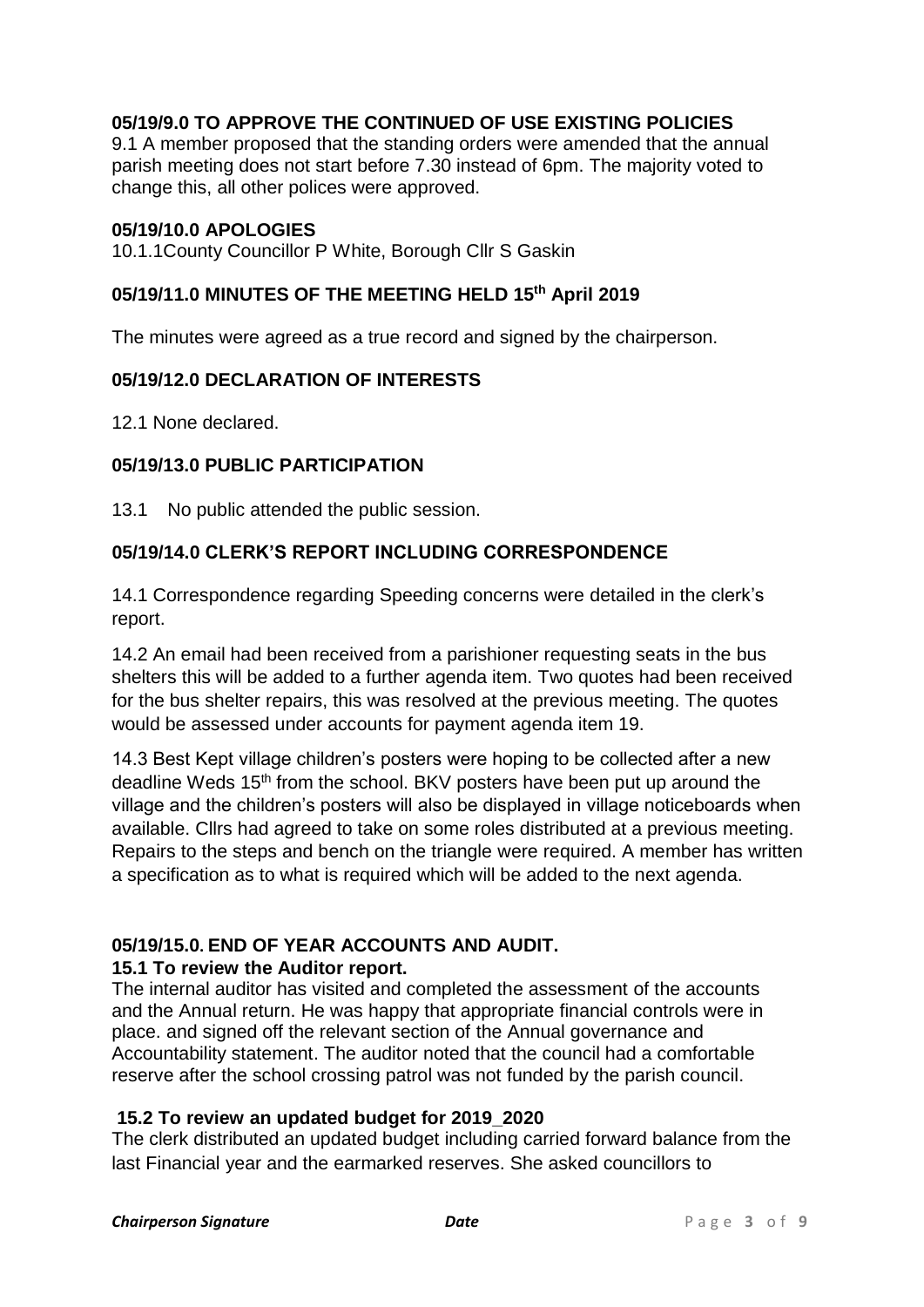reconsider the budget for the next meeting due to the increase in the general reserve.

15.3 **To consider and approve the Annual Governance Statement 2018/ 2019** The statement had been circulated to the councillors as part of the meeting papers The council agreed with the statements and the chairman and the clerk signed and dated the first part of the annual return.

# 15.4 **To consider and approve the Accounting Statement 2018/2019**

The council agreed with the figures in the annual return statement and the chairman and the clerk signed and dated the second part of the annual return.

The annual return, supporting documents and notices will be returned to the external auditor before the deadline in July.

# **05/19/16.0 BOROUGH AND COUNTY COUNCILLOR REPORT**

16.1 No Borough Councillors were present at the time of the report due to a Borough Council training session The County Cllr attended neighbouring parish meetings.

#### **05/19/17.0 TO CONSIDER AND APPROVE PITCH IMPROVEMENT AT CORNMILL LANE AND PURCHASE MOVEABLE GOAL POSTS**

**17.1** A member disagreed with the need to de-compact the pitch. He suggested that grass seed was required. He suggested that the pitch was moved, and a second pitch could be marked out. Other members were not clear on what was required for the pitch as the football team had requested that it was rolled. However, rolling of the pitch was not recommended by the contractor. A member had suggested that a smaller sized pitch suitable for young players could also be marked out.

17.2 The clerk advised the council that the Goal posts were due to be removed and would not be suitable to be re-erected as they were required to be concreted in. The goal posts were old and rusty. The goal mouths needed time to recover. The contractor had suggested that the pitch was de-compacted and over-seeded. This would even out the surface, improve the drainage and the growth of the bare patches would be repaired. A member suggested that a meeting with the Tutbury Tigers should be called to ascertain what was required.

17.3 The clerk advised that there had been a request for Hatton United girls' teams to play on the pitch on Saturdays.

#### **RESOLUTION**

A majority of Cllr's voted in favour of the chair and a playing fields committee member would meet with Tutbury Tigers in preparation for the next season as soon as possible.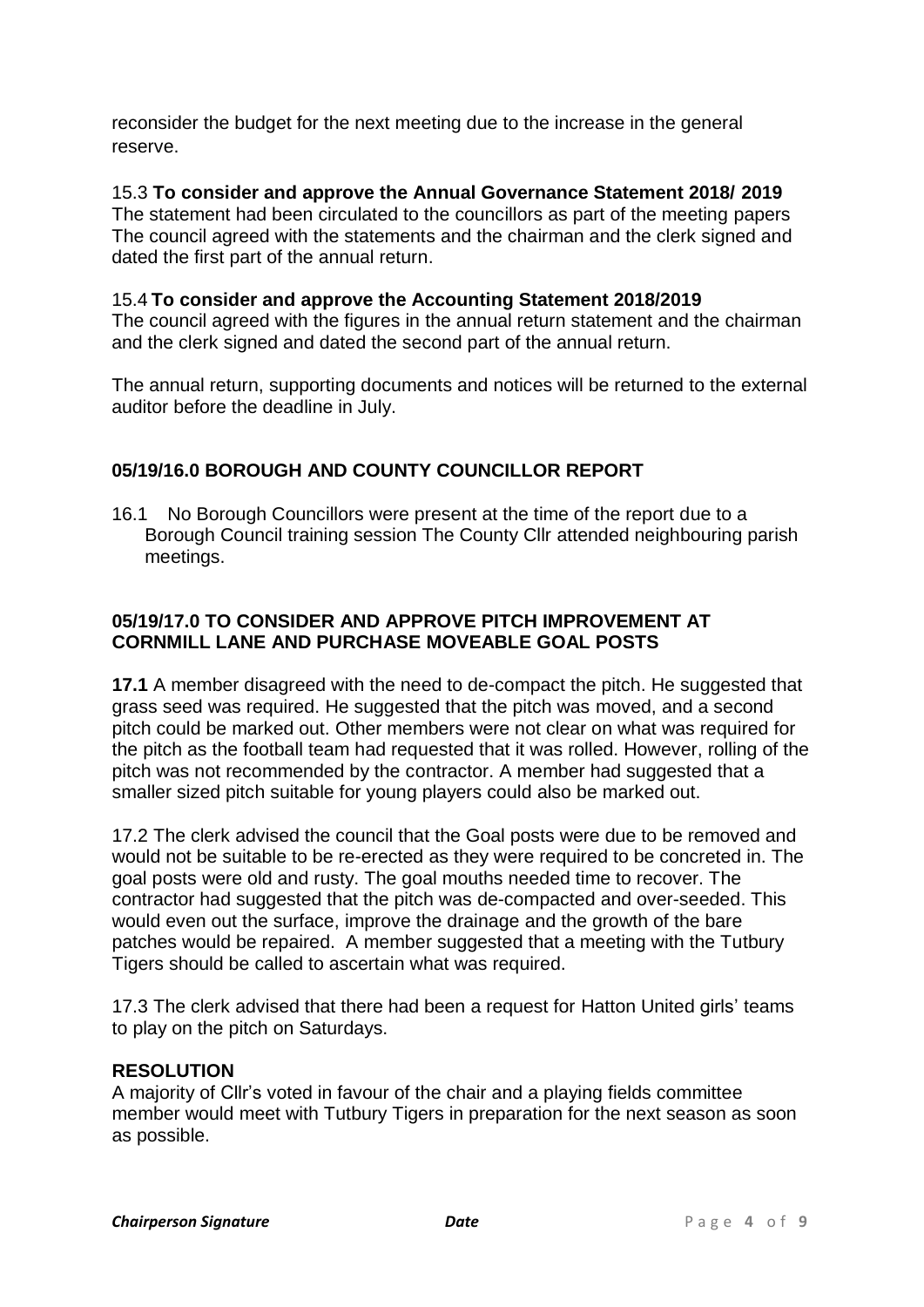#### **05/19/18.0 TO APPROVE THE CORNMILL LANE 25 YEARS LEASE AND SOLICITOR COSTS**

18.1 The council had requested that the Cornmill Lane lease was extended for a 25 year period, resolved in a previous meeting to pay the solicitor costs. A draft lease had been circulated to all councillors. The majority voted to approve and sign the lease highlighting that a commencement date should be inserted. The term will cease on 2044. The costs including land registration fees were £679.00.

A member stated the Cornmill lane lease was previously for 21 years because the grant condition for building the changing rooms required it. Charity leases are normally for 22 years.

#### **RESOLUTION**

**The lease for 25 years was approved by the full council and signed by the chair and the clerk.**

#### **05/19/19.0 TO APPROVE ACCOUNTS FOR PAYMENT**

19.1 Council members proposed and seconded the accounts were authorised for payment.

|             |                               |                                        | <b>Net</b>   |            |              |
|-------------|-------------------------------|----------------------------------------|--------------|------------|--------------|
| <b>Date</b> | To whom paid                  | <b>Particulars of payment</b>          | <b>Total</b> | <b>Vat</b> | <b>Total</b> |
| 13/05/2019  | HM revenue and customs        | <b>National Insurance</b>              | 106.30       | 0.00       | 106.30       |
| 13/05/2019  | Karen Duffill                 | <b>Clerks Salary</b>                   | 919.36       | 0.00       | 919.36       |
| 13/05/2019  | Karen Duffill                 | <b>Clerks Expenses</b>                 | 25.92        | 0.00       | 25.92        |
| 13/05/2019  | Karen Duffill                 | 12 first class stamp                   | 8.40         | 0.00       | 8.40         |
| 13/05/2019  | Karen Duffill                 | correspondence greeting card           | 2.99         | 0.00       | 2.99         |
|             | <b>Staffordshire County</b>   |                                        |              |            |              |
| 13/05/2019  | Pension Fund                  | <b>Clerks Employer Pension arrears</b> | 260.98       | 0.00       | 260.98       |
|             | <b>Staffordshire County</b>   |                                        |              |            |              |
| 13/05/2019  | <b>Pension Fund</b>           | Clerks Employee Pension contribution   | 161.34       | 0.00       | 161.34       |
|             |                               | Legionella control Monthly check inv   |              |            |              |
| 13/05/2019  | Sterilizing services          | 40038                                  | 36.00        | 7.00       | 43.00        |
| 13/05/2019  | <b>RB Landscaping</b>         | Footpath strim park pale inv 0046      | 50.00        | 0.00       | 50.00        |
| 13/05/2019  | <b>RB Landscaping</b>         | church Mowing inv 0046                 | 150.00       | 0.00       | 150.00       |
| 13/05/2019  | <b>Topliss Associates Ltd</b> | internal audit visit                   | 135.90       | 27.18      | 163.08       |
| 13/05/2019  | Reflex Print and Design       | village map BKV competition            | 150.00       | 30.00      | 180.00       |
|             |                               | Flyers for annual and highways         |              |            |              |
| 13/05/2019  | Reflex Print and Design       | meeting                                | 108.80       | 2.16       | 110.96       |
| 13/05/2019  | <b>Tutbury Civic Society</b>  | Village news                           | 30.00        |            | 30.00        |
| 13/05/2019  | Astle Paterson                | solicitor fee for cornmill lane lease  | 575.00       | 104.00     | 679.00       |

19.2 The council received two quotes for the bus shelter repairs previously resolved to be repaired. Quote one £595 Quote Two £1200

The quotes were for the same specification drawn up by the emergency committee.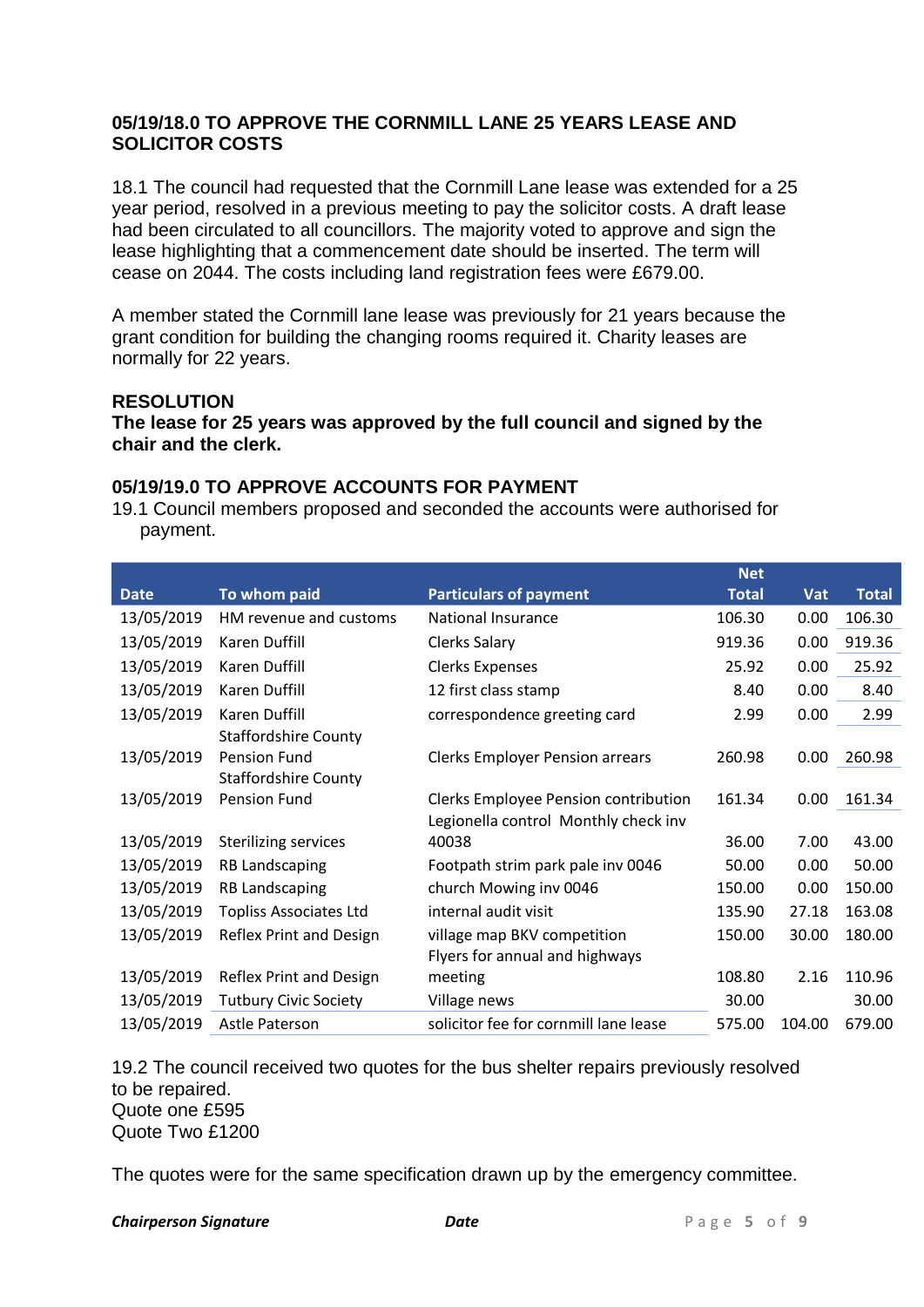There was an unanimous vote to accept Quote one £595. The clerk will instruct the work to be carried out.

## **05/19/20.0 PLANNING MATTERS -TO RECEIVE COMMENTS ON RECENT APPLICATIONS**

#### **P/2019/00423**

Proposal: Replacement front door

Location: 29 High Street, Tutbury, Staffordshire, DE13 9LS

Cllrs suggested comments New Double-glazed door looks in keeping with the current single glazed door therefore **No objections** P/2019/00361 Erection of a two-storey rear extension and single storey side/rear extension

#### **18 Tulip Road, Tutbury, Staffordshire, DE13 9LX**

Having a 2 storey extension will have an impact on the privacy for at least five properties over Green Lane whose rear gardens back onto Green Lane.

This property is in an elevated postilion making it appear more dominant over these neighbouring properties and will impact on the light in the properties. Residents will lose their right to light.

The large extension will not be in keeping with the rest of the street scene and is seen as an over development of the property.

The ESBC parking policy states that a 4-bedroom house require 3 parking spaces and this property will only have 2.

The extension is so close to the line of the road Green Lane. Neighbouring properties that back onto Green Lane have raised concern that vehicles have accidentally ran into their gardens. By allowing the extension along this road will permanently alter the line of sight and boundary to this rural Lane.

This extension may set a precedent for other properties. The Parish Council object to the erection of the extension.

#### **P/2019/00463**

Demolition of existing dwelling to facilitate the erection of a replacement dwelling and erection of a detached store/carport

#### **3 Cherry Tree Lane, Fauld, Tutbury, Staffordshire, DE13 9GR**

The council propped not to comment on this application.

#### **Chairperson Signature** *Date Date Page* **6** of 9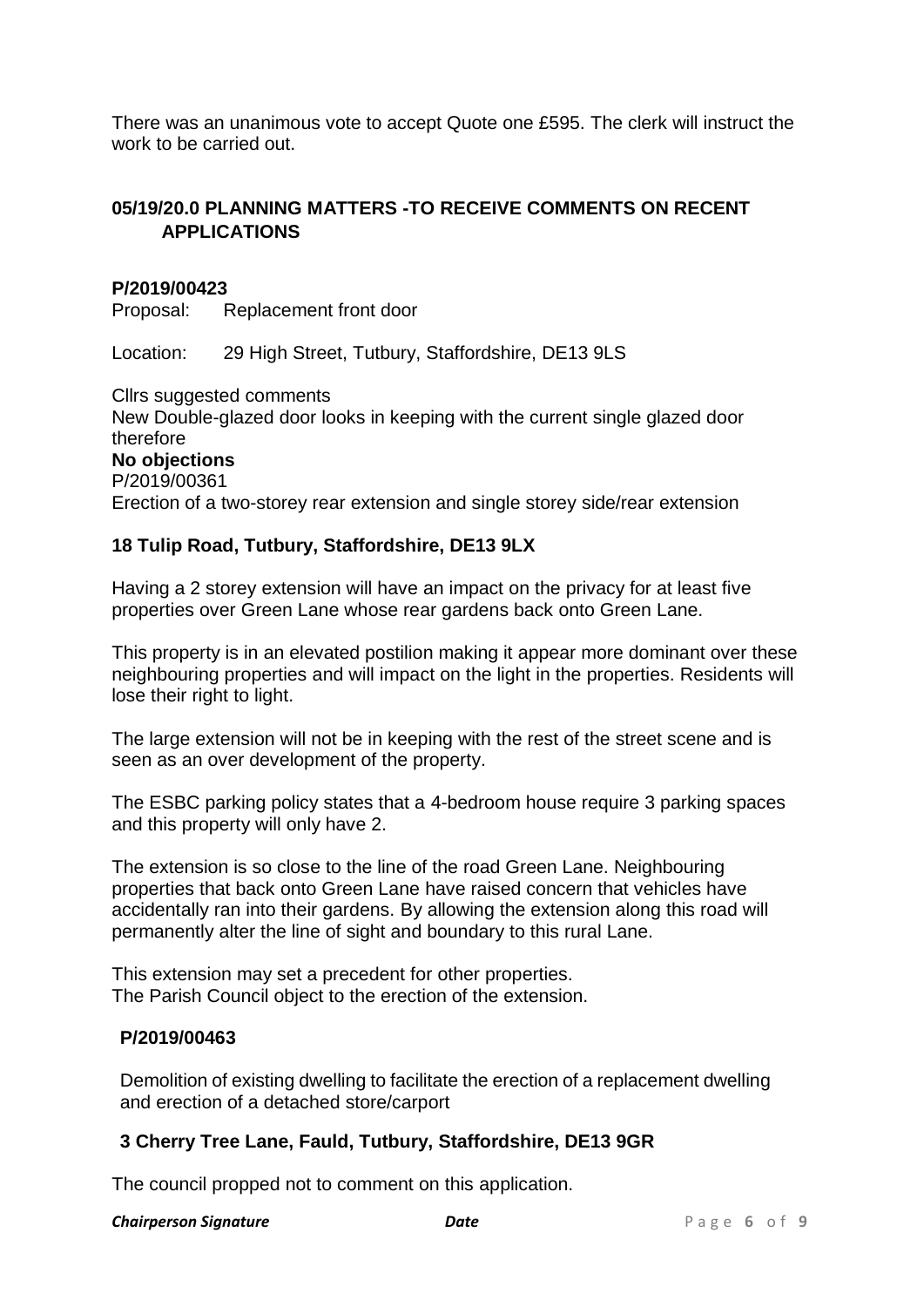# **P/2019/00438**

Application for a Certificate of Lawfulness for the continued use as a separate dwelling.

Water House, Lodge Hill, Tutbury, Staffordshire, DE13 9HF

Tutbury Parish Council would like to object to this application. It was thought that if an application to build a residence/ apartment in this location was sought that this would be refused. The habitable area of the flat is only half that of the government '2015 minimum nationally described space standard' for new homes, which specifies a minimum of 37sq metres for a dwelling. This development is 21.84 sq metres. The parish council would like this to return to being a garage not a residence.

## **Objection**

## **05/19/21.0 ITEMS FOR THE NEXT AGENDA**

21.0

To repair or replace the Church grill

To consider the installation of seats in the Bus shelters

To consider the removal of Recycling bins to allow extra parking

To consider the repairs to the triangle bench and steps

To receive an update on the community building

To propose commemoration of the end of ww1 by the Parish Council

To consider fair trade support

To consider a youth council

To review the Budget

To receive a report from the Changing Fields Committee and consider new goals for the football pitch

#### **05/19/22.0 DATE OF NEXT MEETING**

# **22.1**

20<sup>th</sup> May Highways public meeting

Meeting with Tutbury Tigers to be arranged

17<sup>th</sup> June Full Parish meeting

Meeting closed at 9.40pm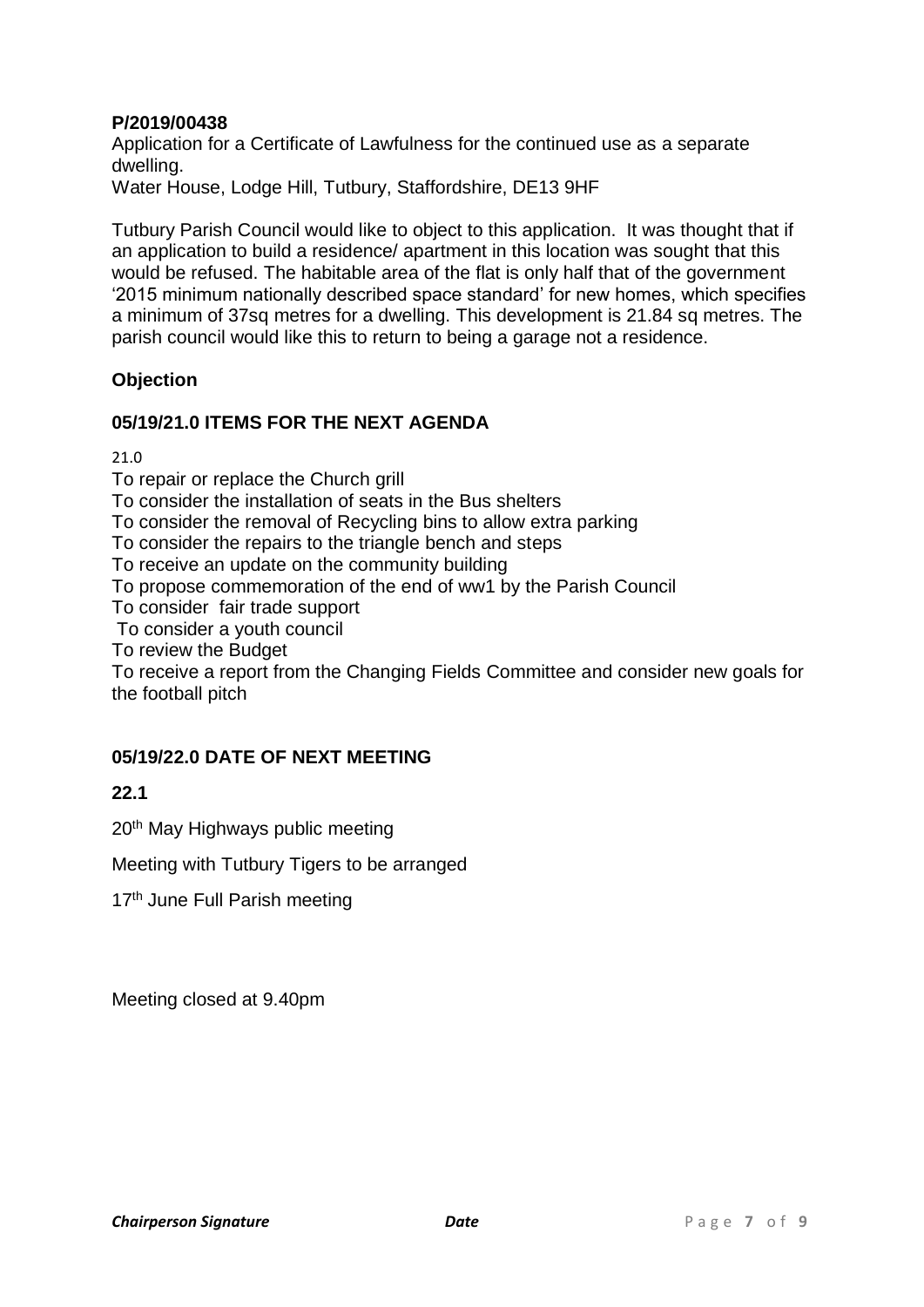# **Tutbury Parish Council Committee, Working Party Structure**

|                                                                                                                     | Lead<br><b>Councillor</b> | <b>Councillor</b><br>$\overline{2}$ | <b>Councillor</b><br>3 |                          |     |
|---------------------------------------------------------------------------------------------------------------------|---------------------------|-------------------------------------|------------------------|--------------------------|-----|
| Churchyard and burial ground                                                                                        | $\overline{\text{CS}}$    | LE                                  | KE                     |                          |     |
| <b>Cornmill Lane Playing fields</b>                                                                                 | RL                        | <b>ANO</b>                          | <b>LE</b>              |                          |     |
| <b>Emergency Committee</b>                                                                                          | RL                        | KE                                  | LE                     | <b>CS</b>                | ΙFΣ |
| Including chair and Vice chair                                                                                      |                           |                                     |                        |                          |     |
| Planning application review                                                                                         | <b>KE</b>                 | CS                                  |                        |                          |     |
| Proactive issues<br>Strategy and formulating a<br>parish action plan/<br>Neighbourhood plan<br>fundraising projects | <b>ANO</b>                |                                     |                        |                          |     |
| <b>Employment committee</b><br>Chair and Vice chair                                                                 | Chair                     | <b>Vice Chair</b>                   |                        |                          |     |
| IT and website committee                                                                                            | RL                        |                                     |                        |                          |     |
| Finance- budget setting and<br>grants                                                                               | <b>WC</b>                 |                                     |                        |                          |     |
| Open space and contract<br>management/Best Kept<br>Village/                                                         | <b>FC</b>                 | LA                                  |                        |                          |     |
| Triangle                                                                                                            | <b>TSS</b>                | CS                                  | <b>PS</b>              | ANO                      |     |
| <b>Community Building</b>                                                                                           | Chair                     | FC                                  | KE                     | $\mathsf{CS}\phantom{0}$ |     |
| Community events/<br>community engagement/<br>Remembrance newsletter                                                | <b>PS</b>                 | LA                                  |                        |                          |     |
| <b>Tutbury Twinning</b>                                                                                             | <b>TSS</b>                | LA                                  |                        |                          |     |
| Highways fault reporting/<br>parking review/ Speeding                                                               | LE                        | LA                                  |                        |                          |     |